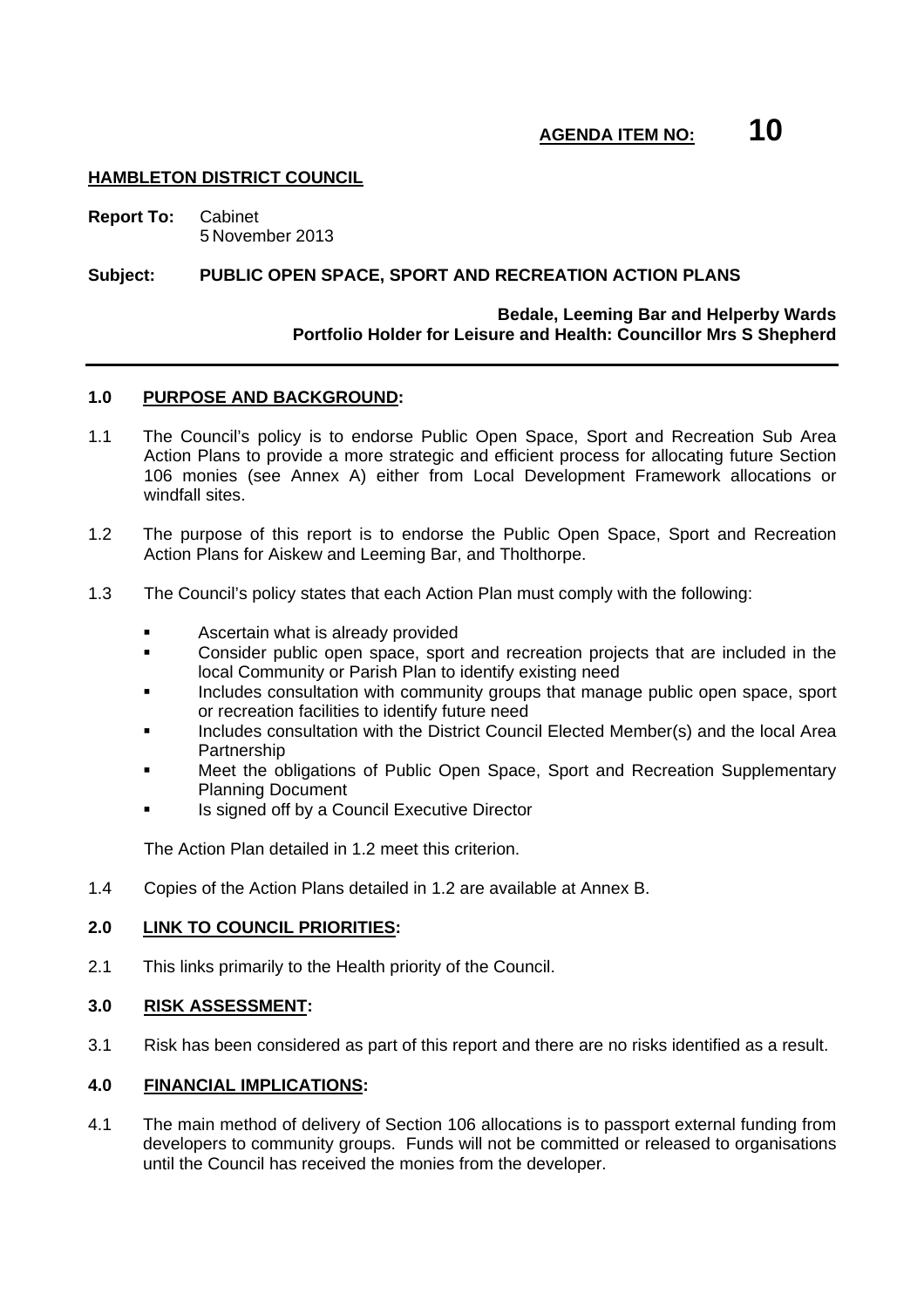4.2 Action Plans will be subject to 12 monthly reviews to determine progress to ensure that the projects are still relevant and viable.

# **5.0 LEGAL IMPLICATIONS:**

5.1 There is a legal responsibility upon the Council to ensure this funding is used in a way consistent with the individual Section 106 Agreements.

# **6.0 SECTION 17 CRIME AND DISORDER ACT 1998:**

6.1 Some of these projects have the potential to reduce crime and disorder through providing diversionary activity for young people.

# **7.0 EQUALITY/DIVERSITY ISSUES:**

7.1 All projects in receipt of this funding should have equal access and be available for the general public to use.

# **8.0 RECOMMENDATION:**

8.1 It is recommended that the Public Open Space, Sport and Recreation Action Plan in Annex B be endorsed.

DAVID GOODWIN

| <b>Background papers:</b> | Hambleton Local Development Framework – Open Space, Sport and<br><b>Recreation Supplementary Planning Document</b> |
|---------------------------|--------------------------------------------------------------------------------------------------------------------|
| Author ref:               | <b>DRG</b>                                                                                                         |
| Contact:                  | David Goodwin<br>Director of Leisure and Health<br>01609 767147                                                    |

051113 POS,Sport+RecreationActionPlansAnnexA+B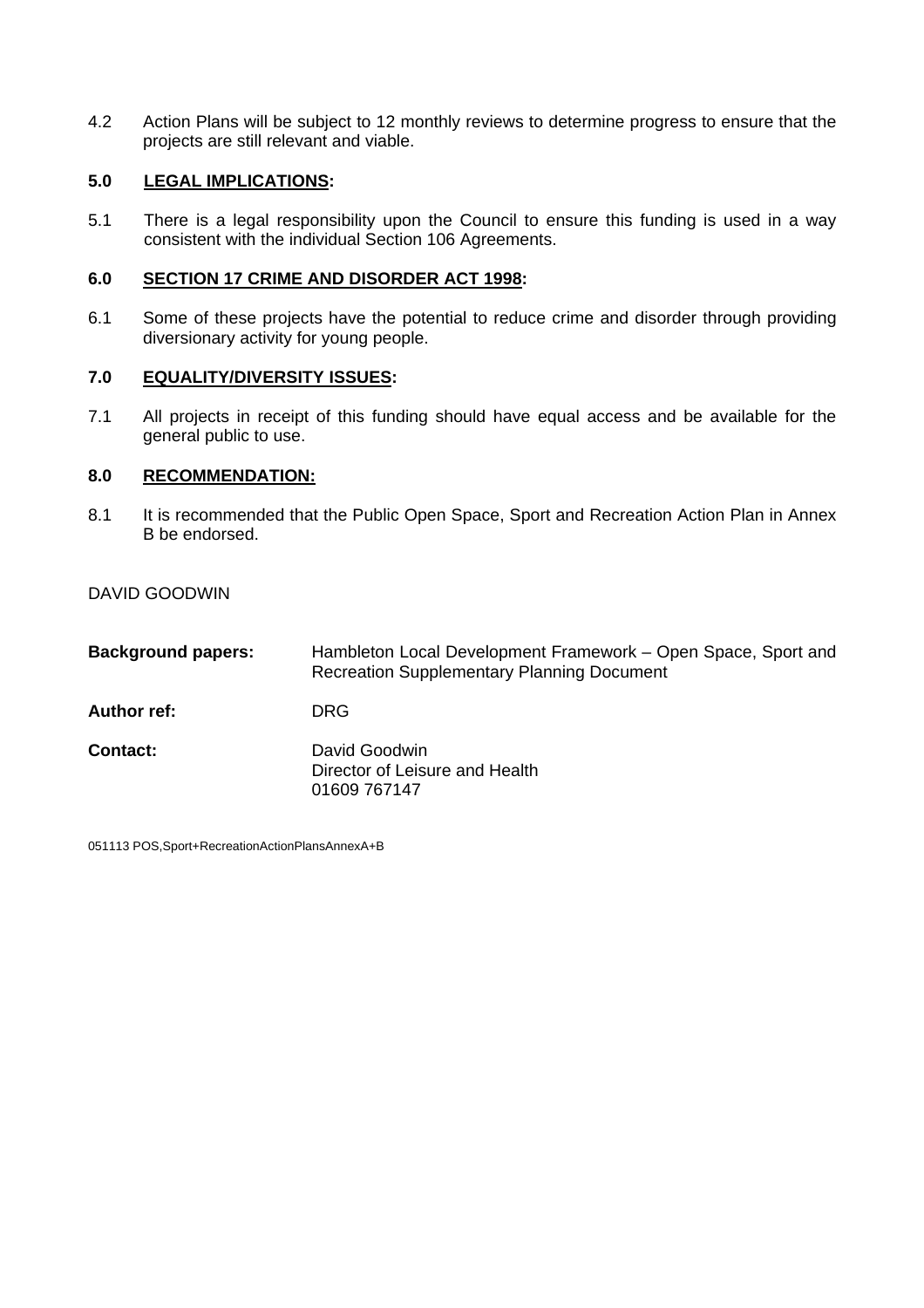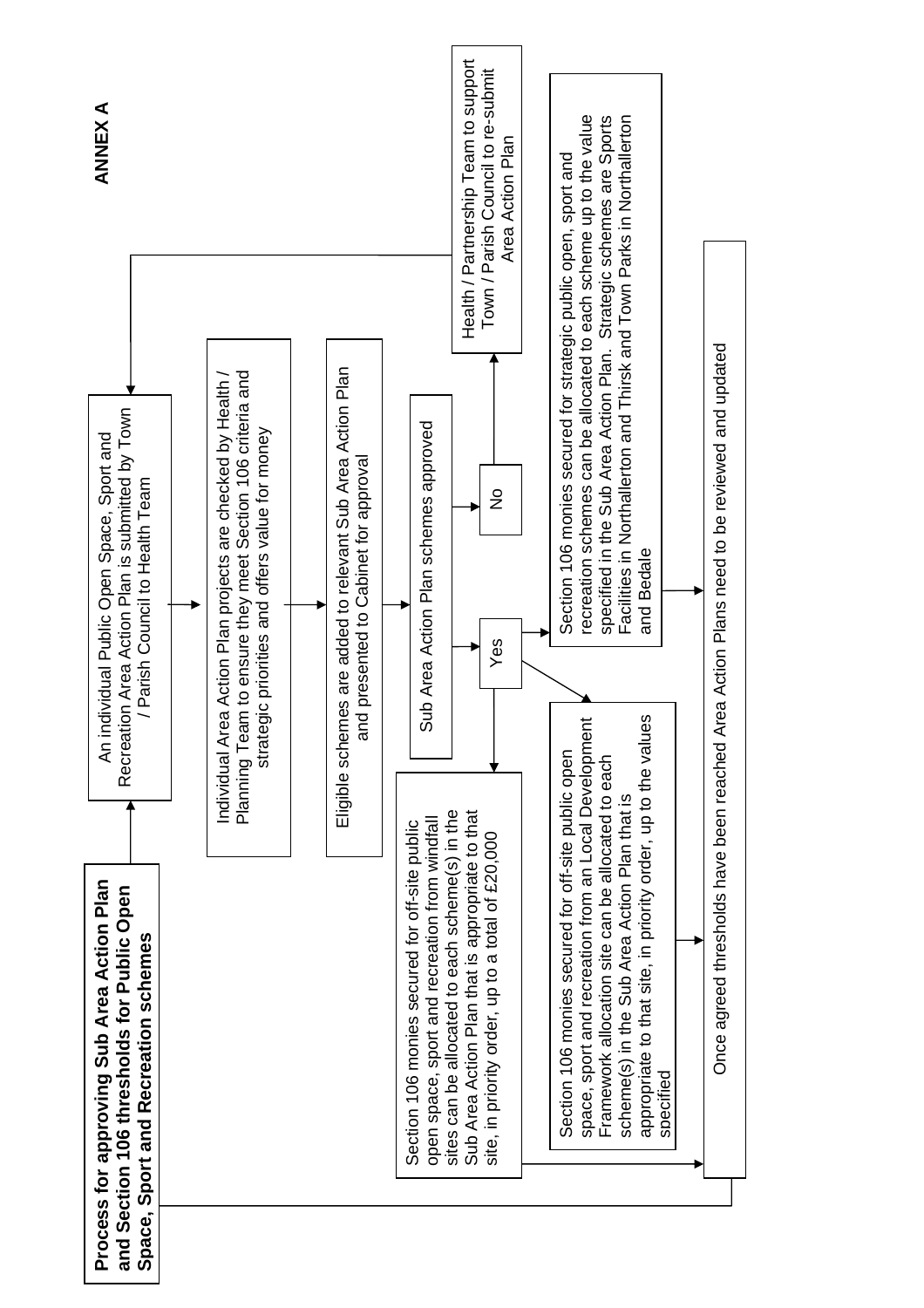**ANNEX B ANNEX B** 



# PUBLIC OPEN SPACE, SPORT AND RECREATION ACTION PLAN - AISKEW AND LEEMING BAR **PUBLIC OPEN SPACE, SPORT AND RECREATION ACTION PLAN – AISKEW AND LEEMING BAR**

| Recreation facilities do you<br>What POS / Sport /<br>have already? | organisation and<br>contact details<br>Managing     | <b>Future actions</b>                                                                                                                                          | How do you know there<br>is a need for this<br>project?         | Estimated<br>cost(E) | Community<br>priority)<br>Priority<br>highest<br>$\frac{1}{2}$ |
|---------------------------------------------------------------------|-----------------------------------------------------|----------------------------------------------------------------------------------------------------------------------------------------------------------------|-----------------------------------------------------------------|----------------------|----------------------------------------------------------------|
| Village Notice boards                                               | Parish Council                                      | Leeming Bar for promoting the<br>and access of public open<br>Purchase and installation of 2<br>notice boards for Aiskew and<br>space in both villages<br>use: | Feedback from residents                                         | £1,400               |                                                                |
| Freeman's Way Play Area and<br>Allotments                           | Parish Council                                      | more play equipment for 8<br>year olds<br>$-15$<br>Add                                                                                                         | Consultation with children<br>and residents                     | £60.000              | $\scriptstyle\sim$                                             |
| Other Public Space                                                  | North Yorkshire County<br>Parish Council<br>Council | A684/Leeming Lane/Leases<br>milestone at junction of<br>Restore and re-site old<br>Road (Old A1)                                                               | Request by residents                                            | £2,000               | ო                                                              |
| Replacement Trees                                                   | Parish Council                                      | Maintaining and restoring tree<br>ks in public areas<br>stock                                                                                                  | Arborist Report                                                 | £10,000              | 4                                                              |
| Leeming Bar Play Area                                               | Parish Council                                      | Replace play equipment pending<br>development of 80 properties                                                                                                 | Planning Permission<br>granted                                  | £35,000              | 5                                                              |
| Other Public Place                                                  | Parish Council                                      | and replace benches at<br>various sites<br>Add                                                                                                                 | disappeared during road<br>2 are very old and 1<br>construction | £3,000               | ∘                                                              |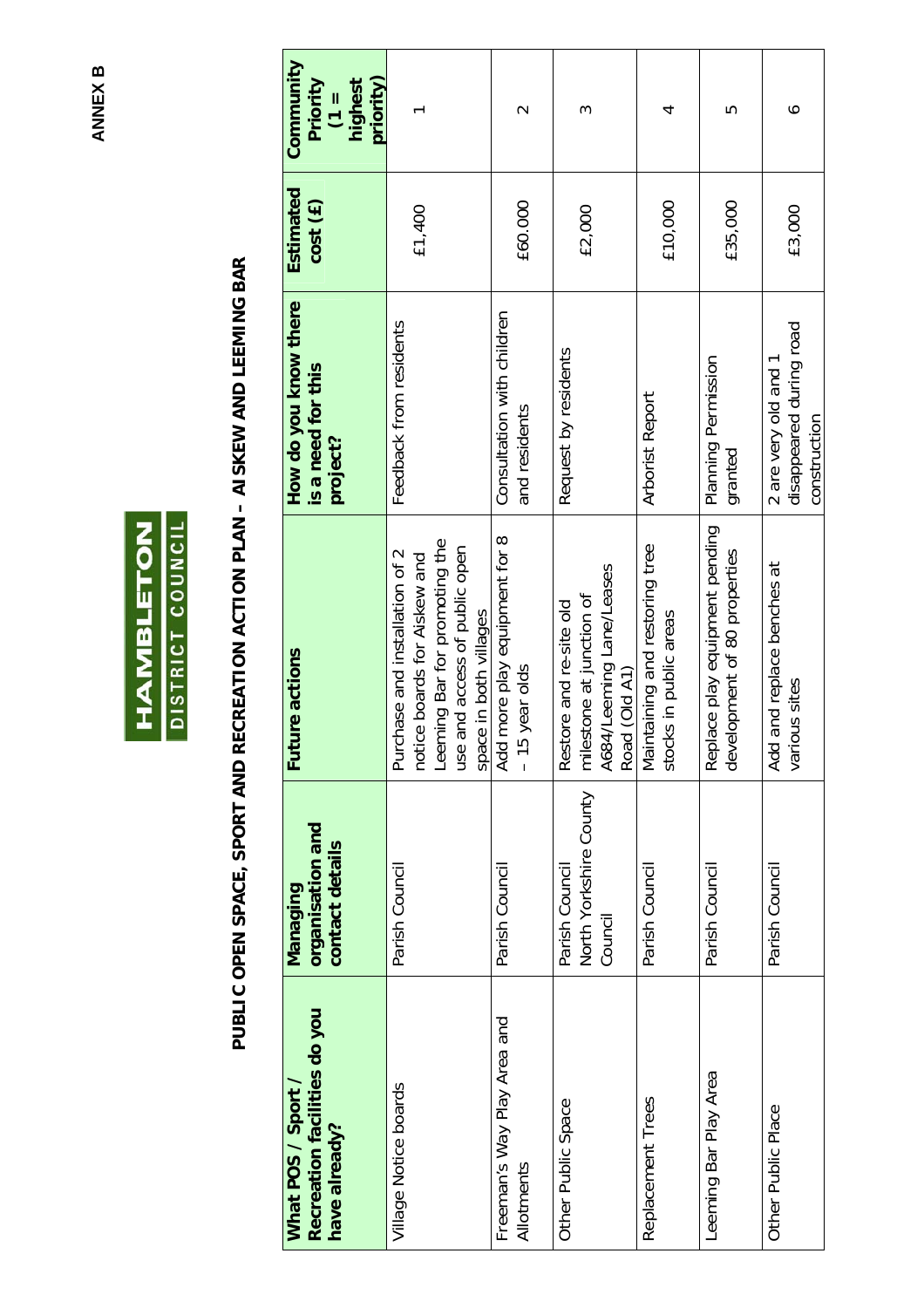| Recreation facilities do you<br>What POS / Sport /<br>have already? | organisation and<br>contact details<br><b>Managing</b>  | <b>Future actions</b>                                                                 | How do you know there<br>is a need for this<br>project?                                                                        | Estimated<br>cost (£) | Community<br>Priority<br>priority)<br>highest<br>$\boxed{\phantom{1}}$ |
|---------------------------------------------------------------------|---------------------------------------------------------|---------------------------------------------------------------------------------------|--------------------------------------------------------------------------------------------------------------------------------|-----------------------|------------------------------------------------------------------------|
| Other Public Place                                                  | North Yorkshire County<br>Parish Council and<br>Council | Erection of pedestrian crossing<br>at Gills Site on Northallerton<br>Road Leeming Bar | No play area designated for<br>gain access to play areas<br>Necessary for children to<br>this development)<br>and local school | £30,000               |                                                                        |
| Other Public Place                                                  | North Yorkshire County<br>Parish Council and<br>Council | Erection of pedestrian crossing<br>at Brookdale Bedale Road<br>Aiskew                 | No play area designated for<br>Necessary for children to<br>gain access to Kingfisher<br>Brookdale)<br>play area.              | £30,000               | ∞                                                                      |